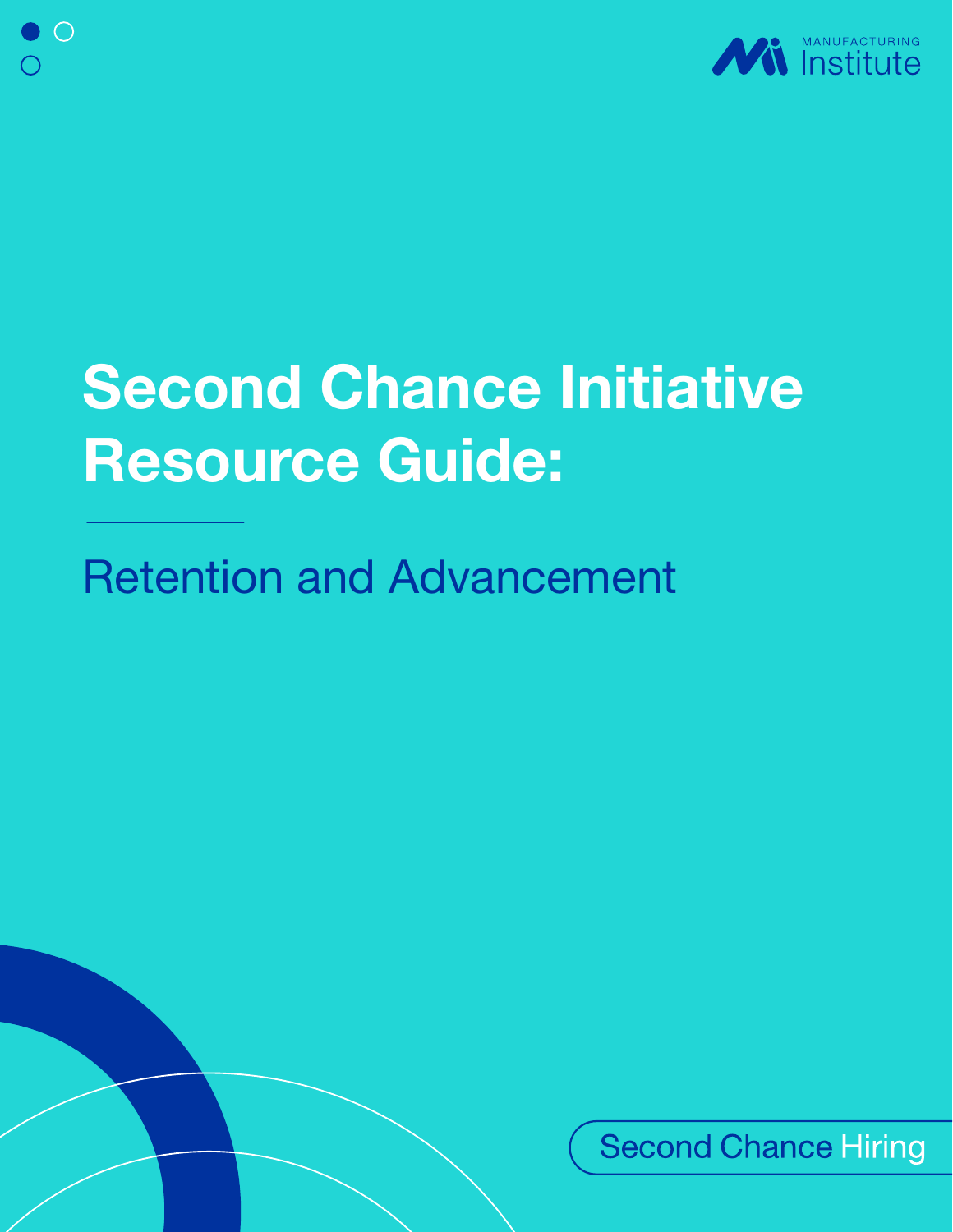## **Second Chance Initiative Resource Guide**

## **Retention and Advancement**

This guide is designed to give manufacturers the tools needed to explore and implement Second Chance hiring. This resource provides ideas and guidance for supporting and retaining Second Chance employees, especially those recently incarcerated and addressing the collateral consequences of reentry.

**I. Encouraging Retention:** Careers in manufacturing offer exciting opportunities for development and growth. Second Chance hiring can be a great part of a retention and advancement strategy, and many companies and their community partners have made particular efforts to ensure employees with barriers to employment such as past convictions have the resources to be successful. Examples include:

- **Flexible and Transparent Scheduling:** Companies can work with new employees to set their schedules to allow for probation and parole visits, family responsibilities, healthcare appointments, and other obligations to help avoid early absences or competing priorities
- **Transportation Subsidies:** Paying for transportation to work can pose an initial barrier for some employees. Bus passes or subsidies in the first 30-90 days of work can help employees manage expenses and arrive to work on-time
- **Milestones Incentives:** Consider incentives to reward retention and ongoing training. These can be small salary increases or matching contributions to personal goals such as buying a car or home, or financing education
- **Cash Advances:** Providing no-cost cash advances on paychecks can help employees through crises and prevent them from having to take high-interest loans to maintain stability
- **Training and Credentialing:** Providing employees with ongoing development opportunities can benefit both the employee and the organization. Matching these training programs with increased income can incentivize completion and retention

**II. Understanding Collateral Consequences:** The greater awareness managers and HR leaders have about the criminal justice system, the higher the likelihood of success in Second Chance initiatives. For example, employees with past convictions may be subject to conditions affecting work, such as community supervision. This means they will have to check in periodically with a probation or parole agent to ensure they are successfully meeting their reentry goals. A few things to know about community supervision:

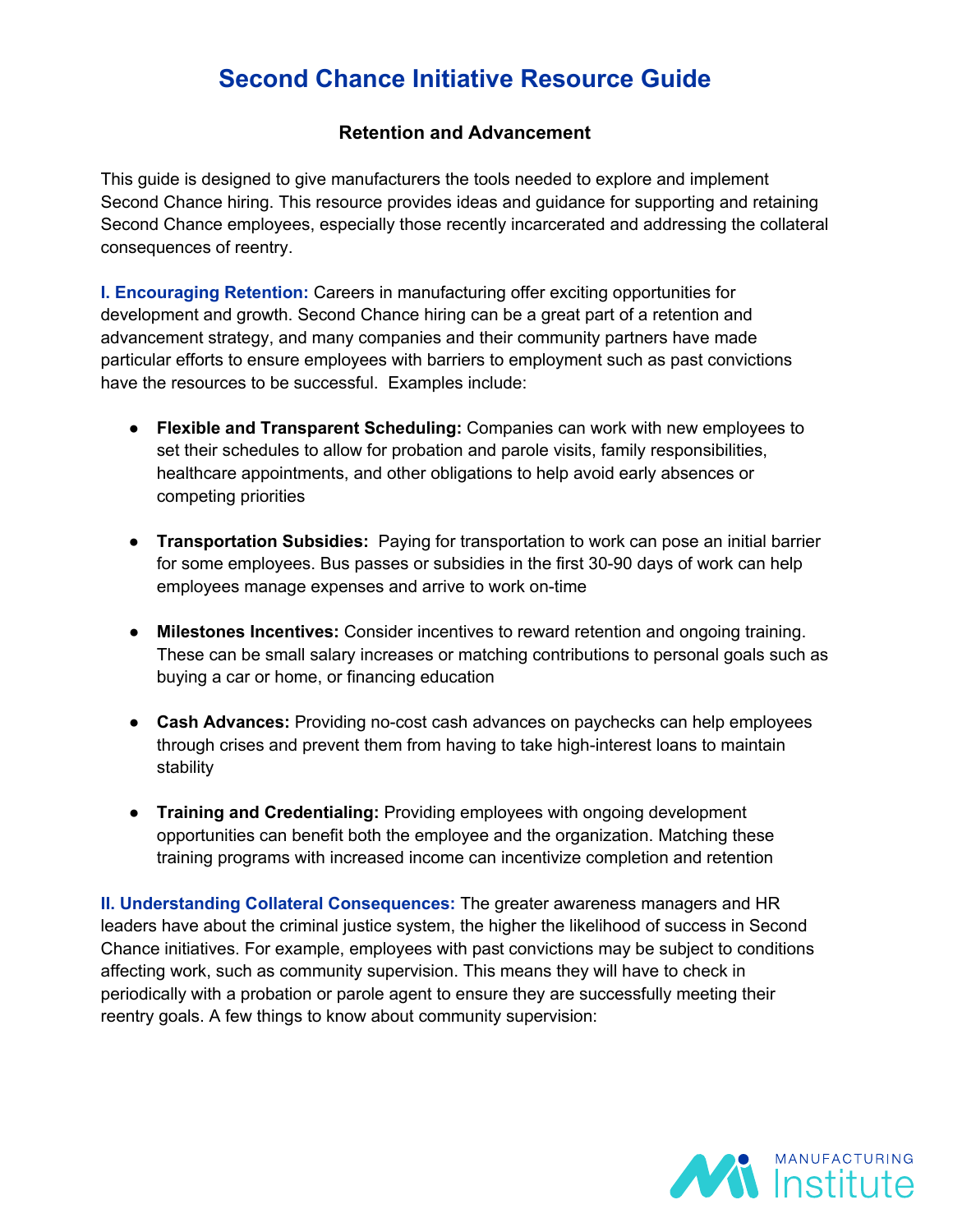- **Appointments**: New hires may have regularly required appointments with probation or parole agents. These can be scheduled by agents on short notice. This requires open communication about the timing and requirements of these appointments relative to work hours
- **Curfews**: Supervision and transitional housing often have evening curfews attached. It is important to ensure work schedules align with these requirements
- **Employer visits**: On occasion, agents may need to check-in with the employer or visit the work site. If an agent asks to speak with you, take the opportunity to share any good news about your employees' successes
- **Electronic Monitors:** There might be an instance when an employee is mandated to wear an electronic ankle monitor. In most cases, the electronic monitor can be worn underneath clothing and need not be visible to other employees or customer

**III. Maximizing Success & Mobility:** Employee supports and career pathways are important to any employee, but can be especially valuable in Second Chance hiring. Strategies to encourage growth and advancement may include:

- Coaching managers and new employees on the benefits and resources offered by the company and its community partners to support personal and family issues
- Encouraging managers and staff to support peer employees, acting as mentors and assisting during on-boarding
- Working with community partners or trained staff to offer job coaching to ensure employees are integrating into the company and addressing personal needs that impact work
- Offering new employees a clear sense of growth trajectories and career paths at the company to encourage motivation, retention, and advancement
- Ensuring new employees have a firm grasp of:
	- Their role and specific job expectations
	- Appropriate lines of communication
	- Benefits that are available to them and how to access them
	- Timing and structure of payroll
	- Feedback and performance review process

*"Researchers estimate that hiring formerly incarcerated candidates could save companies \$1,000 per year per position." - MINOR, PERSICO AND WEISS, 2017*